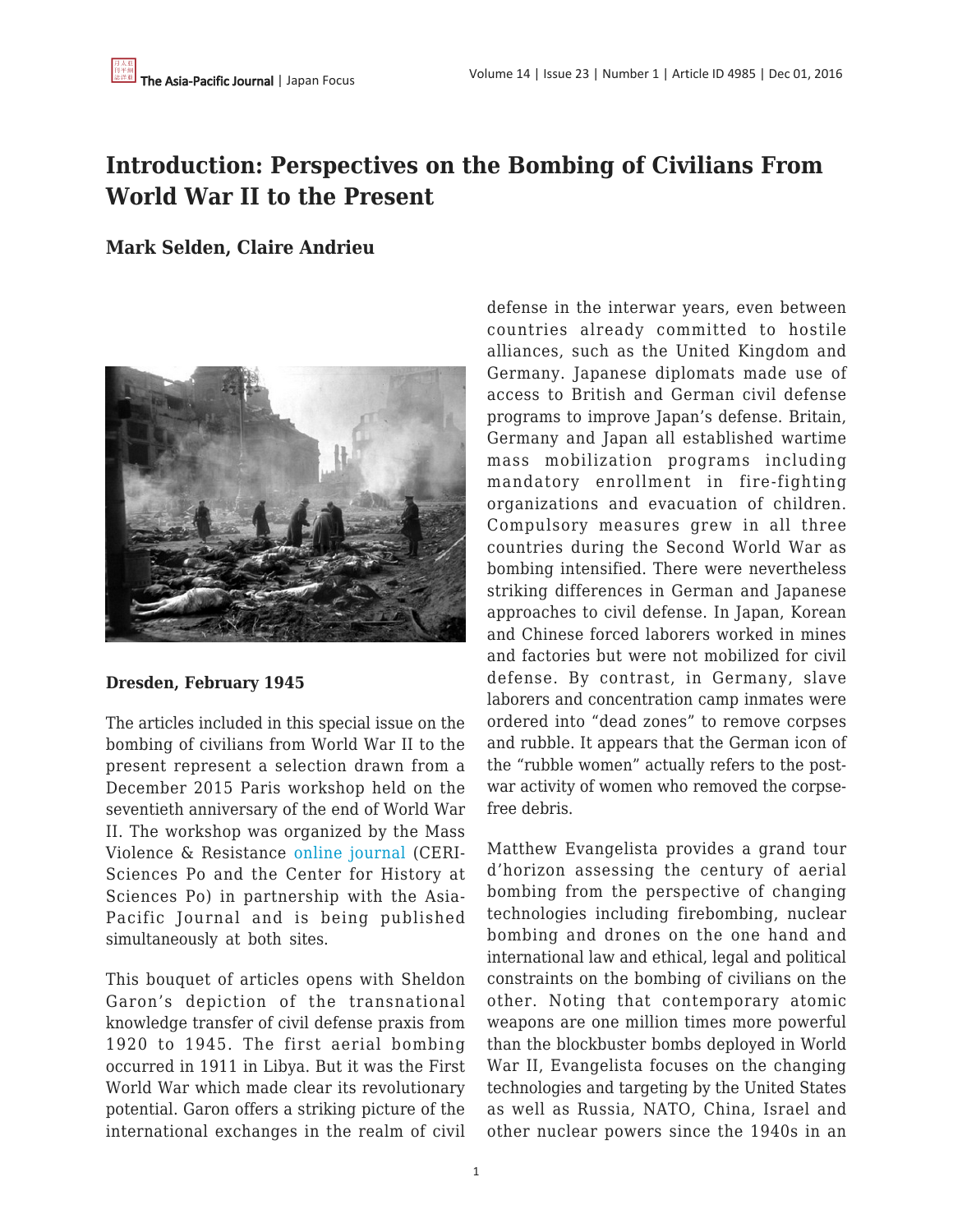assessment of the contemporary risks of nuclear warfare. In particular he assesses changing approaches to targeting civilians from World War II through the Korean and Indochina Wars down to contemporary wars in Afghanistan and Iraq as well as the technological, ethical and legal constraints on the deployment of nuclear weapons since 1945. Looking at changing legal norms and technological changes such as the development of drone warfare as well as the narrowing of US definitions of civilians, he asks whether they have effectively constrained the United States and others from bombing civilians in the three quarters of a century since World War II. Likewise, he notes the failure of the nuclear powers to honor their agreement to reduce and ultimately eliminate nuclear weapons. Evangelista concludes that "even after a hundred years of evolution of technology and legal norms, civilians facing aerial bombardment and other forms of modern war cannot stake their survival on international law."

World War II marked the dramatic expansion of strategic bombing, initially led by Germany, Japan and Britain, but joined by the US in the final year of the war. The goal was to destroy enemy cities and their populations with bombs designed to kill thousands and destroy industry, and morale, forcing many to become refugees. Mark Selden and Marine Guillaume examine US bombing of civilians in World War II and its aftermath.

The United States criticized such bombing on the part of Germany and Japan, and into 1944 US strategic doctrine centered on the destruction of military targets such as arms factories, bridges, harbors and military bases. The invention of napalm and frustration with the limited results of tactical bombing led to a fundamental shift in the US targeting of civilians that would play out with devastating results in 1944-45. The U.S. decision to join Britain in the bombing of Dresden in February 1945 was followed almost immediately by the firebombing of 64 Japanese cities beginning with the destruction of seventeen square miles of Tokyo on the night of March 9-10. Despite the massive destruction of Japanese cities by firebombing and napalm, that experience has been virtually eradicated from US (and even Japanese) war memory by the atomic bombing of Hiroshima and Nagasaki that followed. The efficacy of bombing cities would not, however, be forgotten by military planners. As Selden notes, the firebombing and napalming of cities targeting their civilian population and sowing terror would pave the way, with modifications, for American strategies in Korea, Vietnam, and in subsequent American wars.

Focusing on the US use of napalm in bombing of city and countryside between World War II and the Indochina Wars, Marine Guillaume shows that the new weapon was "at the core of a shift in the doctrine and practice of American strategic bombing." In contrast to the lack of US popular response to the firebombing of Japanese cities earlier, the use of napalm would become a source of controversy during the Vietnam War that would discredit both the weapon and US targeting of civilians in public opinion. The result was that many in the military concluded that it was even counterproductive in focusing opposition to the US invaders and providing anti-war activists with a compelling target. This did not force the military to abandon use of weapons with characteristics similar to napalm in subsequent wars, but the weapon would remain in bad odor to the present.

The Second World War may be remembered for the development of two powerful technologies of death inflicted on civilian populations from the air. These were the firebombing/napalming and atomic bombing of cities. While both were developed with an eye to forcing German surrender, they took their heaviest toll on Japan. In the three quarters of a century since 1945, strategic thinking shaping US-Soviet